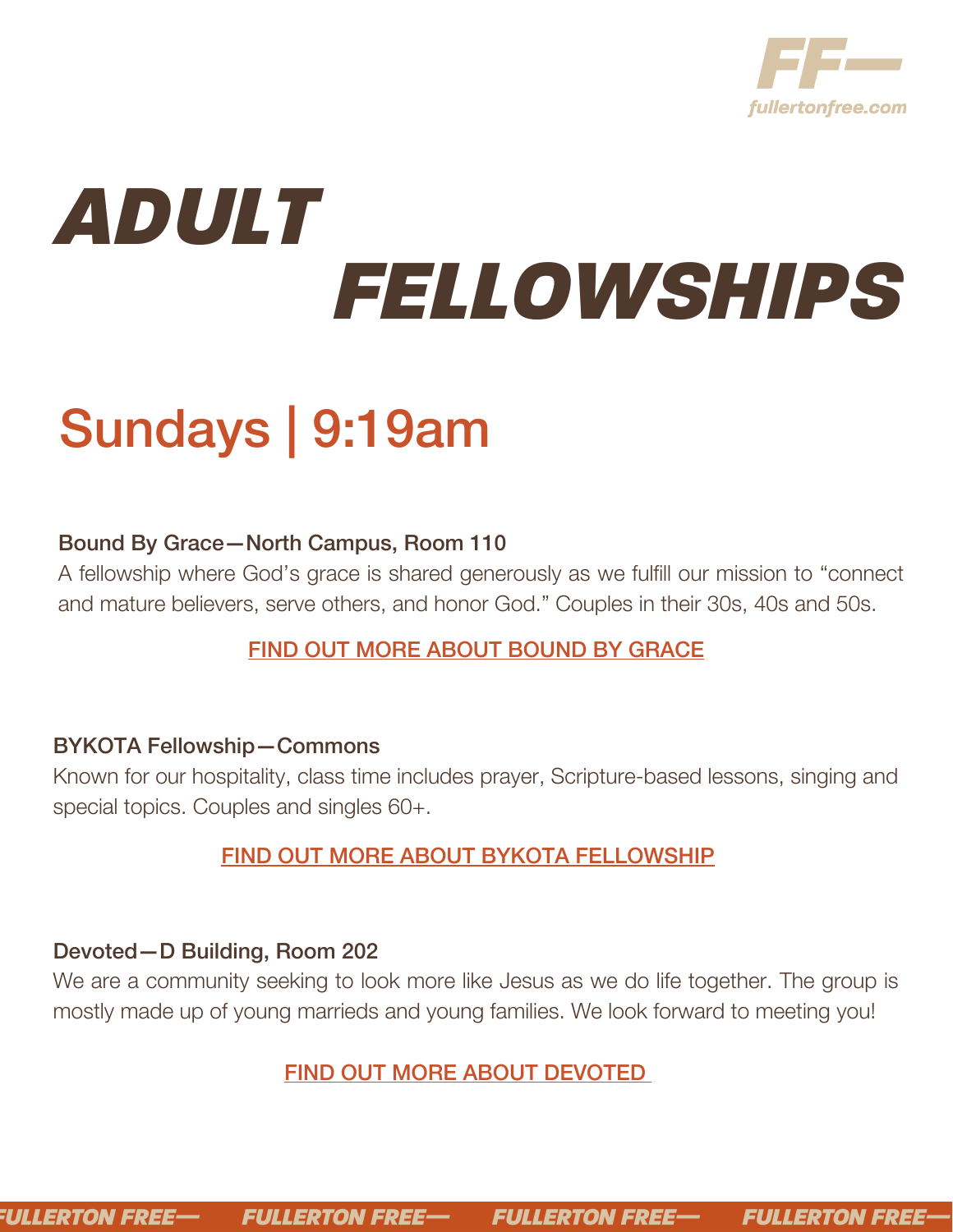#### Friends Becoming Family/Divorce Care—North Campus, Room 150

An atmosphere of love, grace, fellowship and fun for those who have experienced a loss of relationship. Single parents, separated, divorced, widowed of any age are welcome; mostly those 40+.

#### FIND OUT MORE [ABOUT](https://evfreefullerton.ccbchurch.com/goto/forms/1127/responses/new) FRIENDS [BECOMING](https://evfreefullerton.ccbchurch.com/goto/forms/1127/responses/new) FAMIL[Y](https://evfreefullerton.ccbchurch.com/goto/forms/1127/responses/new)

#### Generations—North Campus, Room 160

We are a multi-generational fellowship of singles and couples, the majority of whom are in their 50s to 70s, with all ages welcome. We emphasize Biblical teaching, small group prayer and fellowship on Sunday morning, as well as social activities and outings outside of class.

#### FIND OUT MORE [ABOUT](https://evfreefullerton.ccbchurch.com/goto/forms/1128/responses/new) [GENERATIONS](https://evfreefullerton.ccbchurch.com/goto/forms/1128/responses/new)

#### Joint Heirs—North Campus, Room 180

Known for dynamic teaching, interactive response and a heart for both local and global outreach. A welcoming Sunday Community that enjoys laughing together, praying together and doing life together. Class members mostly in their 60s.

#### FIND OUT MORE [ABOUT](https://evfreefullerton.ccbchurch.com/goto/forms/1129/responses/new) JOINT HEI[RS](https://evfreefullerton.ccbchurch.com/goto/forms/1129/responses/new)

#### New Community—North Campus, Room 120

We are learning from God's Word, sharing our lives together in life groups, encouraging each other and praying for one another! We also have fun together in a variety of opportunities including reaching out to our community with service projects. We encourage you to come and visit! Mostly people in their 50s.

#### FIND OUT MORE ABOUT NEW [COMMUNITY](https://evfreefullerton.ccbchurch.com/goto/forms/1130/responses/new)

#### Prime Agers—North Campus, Room 190

Learning from God's word, sharing our lives and needs, encouraging and praying for one another, and having fun in a variety of service and social settings. Couples and singles 45 to 85.

#### FIND OUT MORE [ABOUT](https://evfreefullerton.ccbchurch.com/goto/forms/1131/responses/new) PRIME AGERS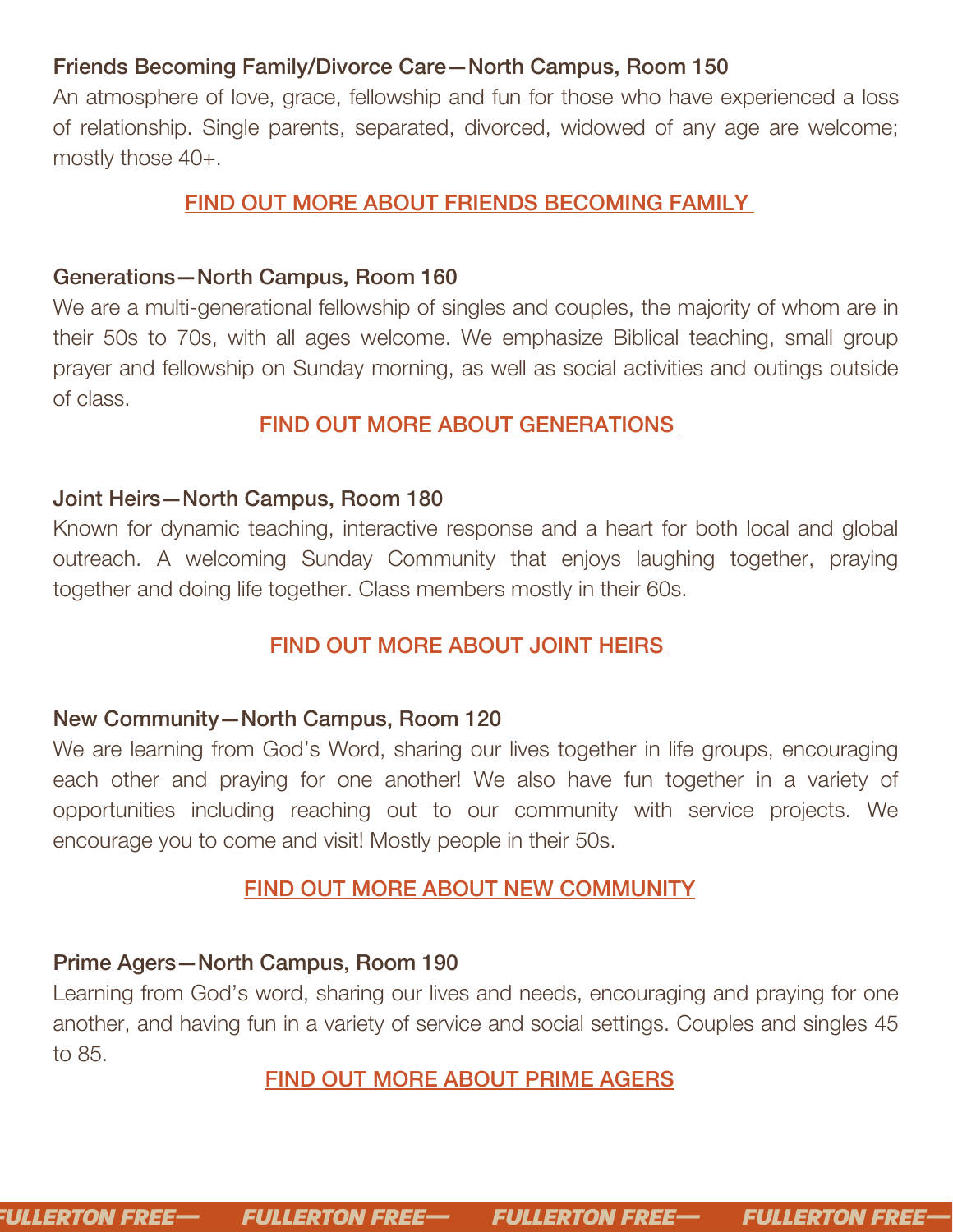# Sundays | 11:11am

#### ACTS 2—North Campus, Room 130

Authentic grace, Christ-centered, together in fellowship, serving others. Singles and couples in their 40s and 50s. All are welcome!

# FIND OUT MORE [ABOUT](https://evfreefullerton.ccbchurch.com/goto/forms/1135/responses/new) ACTS 2

#### All Ages and Stages—North Campus, Room 190

Our purpose is to grow in Christ likeness and conformity to His Word and to stimulate each other to "love and good deeds." We are mostly couples and singles 50s and up, but we have a few college students and young families. We value their input and gladly welcome all ages! Our teaching is sermon based with interactive discussions.

### FIND OUT MORE [ABOUT](https://evfreefullerton.ccbchurch.com/goto/forms/1122/responses/new) ALL AGES AND STAG[ES](https://evfreefullerton.ccbchurch.com/goto/forms/1122/responses/new)

#### @ Home . . . Among Friends—North Campus, Room 160

Biblical teaching on parenting, marriage and spiritual growth. Monthly social events as well. The parenting "range" of our members is junior high to empty nest.

#### FIND OUT MORE [ABOUT](https://evfreefullerton.ccbchurch.com/goto/forms/1137/responses/new) @ HOME

#### Becoming One—C Building, Room 212

A community committed to building up and supporting each other and our growing families through the maturing of our relationships with our Lord Jesus Christ. Couples mostly in their 30s and 40s.

# FIND OUT MORE ABOUT [BECOMING](https://evfreefullerton.ccbchurch.com/goto/forms/1138/responses/new) ONE

#### Built to Last—North Campus, Room 110

Fellowship time, prayer and sound biblical teaching—with a lot of fun mixed in, including regular social and outreach events and men's, women's and family-oriented activities. Couples in their 40s and 50s.

# FIND OUT MORE [ABOUT](https://evfreefullerton.ccbchurch.com/goto/forms/1139/responses/new) BUILT TO LAS[T](https://evfreefullerton.ccbchurch.com/goto/forms/1139/responses/new)

**FULLERTON FREE— FULLERTON FREE-FULLERTON FREE-FULLERTON FREE-**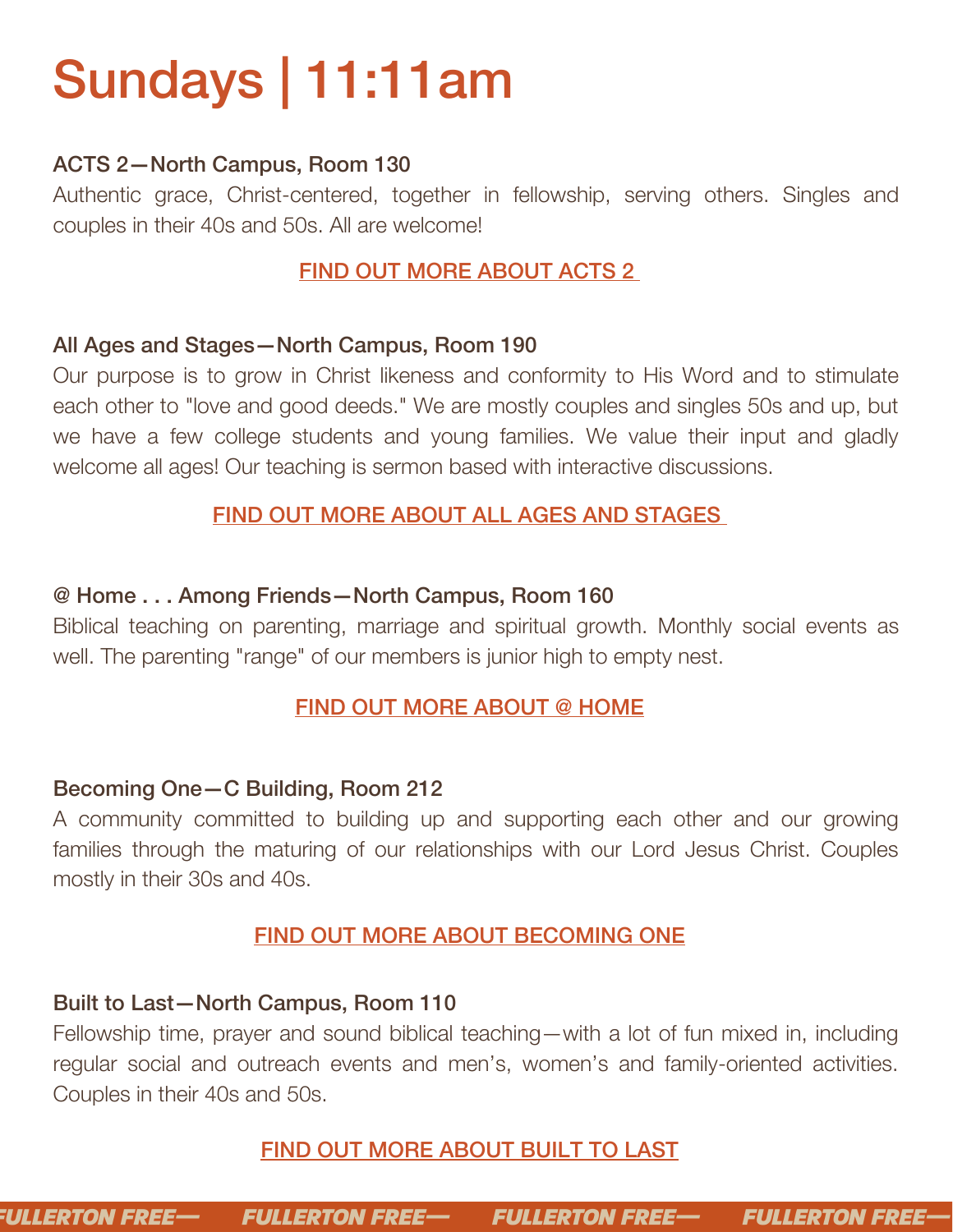#### Encouragement, Inc.—North Campus, Room 180

Laugh with us, learn with us, and love with us as we journey together in our faith. Mostly people in their 40s and 50s, but very young at heart. All ages are welcome.

### FIND OUT MORE ABOUT [ENCOURAGEMENT](https://evfreefullerton.ccbchurch.com/goto/forms/1140/responses/new) INC.

### Family Fellowship—North Campus 200, Multipurpose (Junior High) Room

Biblical teaching using a lecture format. A strong emphasis on caring for one another and serving others. Couples and singles 60+.

#### FIND OUT MORE ABOUT FAMILY [FELLOWSHIP](https://evfreefullerton.ccbchurch.com/goto/forms/1126/responses/new)

#### Semper Fi—D Building, Room 204

Dedicated to authentic community, strengthening marriages and families and spiritual transformation. Couples in their 20s and 30s, mostly with small children.

#### FIND OUT [MORE](https://evfreefullerton.ccbchurch.com/goto/forms/1132/responses/new) ABOUT [SEMPER](https://evfreefullerton.ccbchurch.com/goto/forms/1132/responses/new) FI

#### Sermon Scripture Discussion, Commons

Ever walk away from a church service and wish you could talk with others about topics from the sermon? Ever wish you could get to know some of the people sitting around you in the Worship Center, but don't know where to start? All ages are welcome to drop in after the first service ends each Sunday to meet new friends and discuss the sermon together.

#### FIND OUT MORE [ABOUT](https://evfreefullerton.ccbchurch.com/goto/forms/1541/responses/new) SERMON SCRIPTURE [DISCUSSION](https://evfreefullerton.ccbchurch.com/goto/forms/1541/responses/new)

#### Sonlight—North Campus, Room 120

We focus on Biblical teaching, fellowship and prayer. Class members are mission-minded, get involved in service projects and participate in class social activities. Mostly late 50s and up.

#### FIND OUT MORE ABOUT [SONLIGHT](https://evfreefullerton.ccbchurch.com/goto/forms/1133/responses/new)